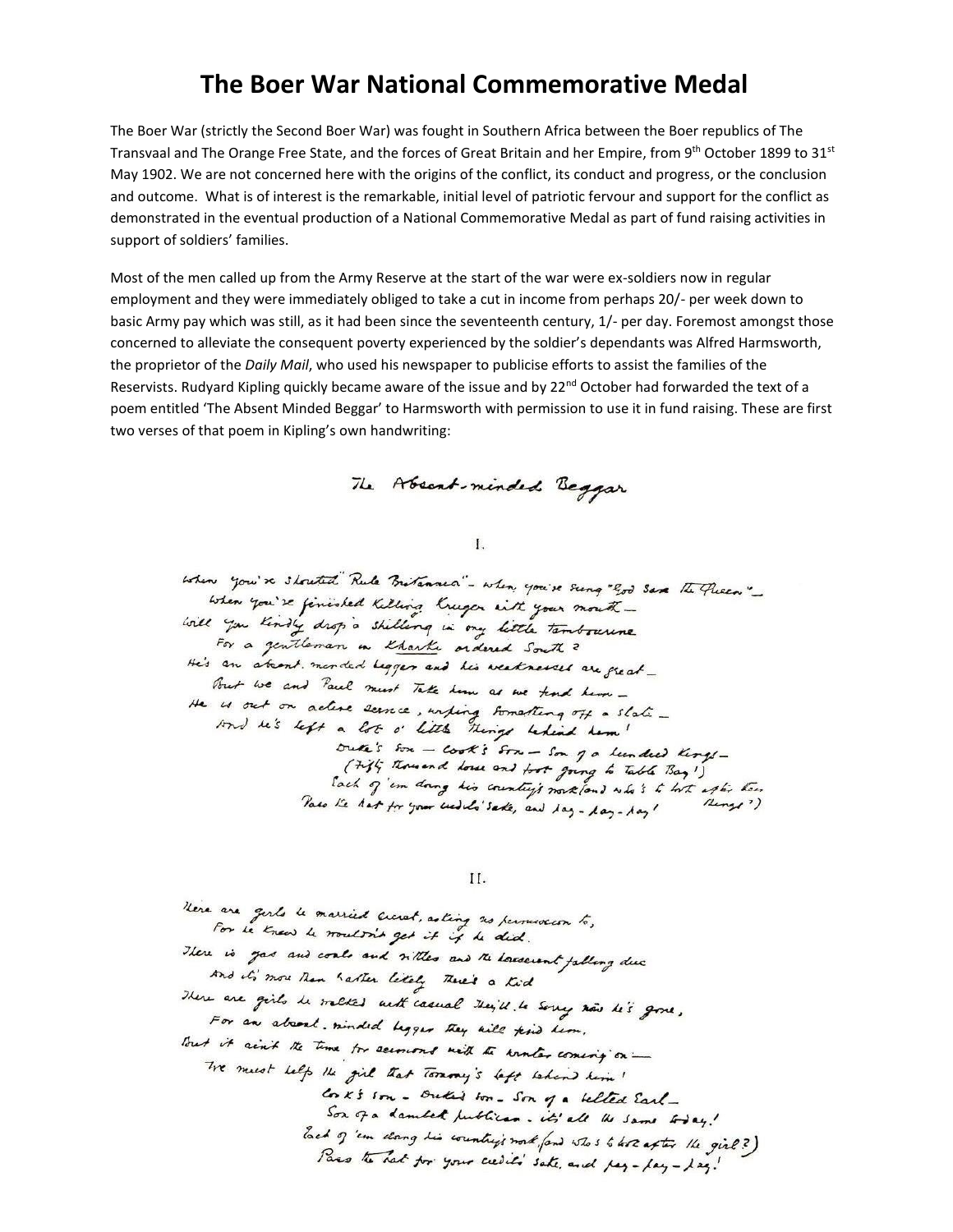Harmsworth and Kipling subsequently hit on the idea of having the words set to music – "a common and catchy tune" as Kipling put it. Sir Arthur Sullivan, one of the country's premier composers at the time, was approached and agreed to write the music free of charge (the manuscripts of both Kipling's poem and Sullivan's score were auctioned and each fetched £500 towards the fund).





Artist Richard Caton Woodville quickly produced an illustration depicting a wounded, but defiant, British soldier which he titled 'A Gentleman in Khaki' (see 4<sup>th</sup> line of 1<sup>st</sup> verse of poem); this was used to embellish some of the published versions of the poem and song. Such was the popularity of both that at one point the *Daily Mail* was having to deal with 12,000 requests a *day* for copies of the poem! Caton Woodville's image was also reproduced on all manner of souvenirs which were soon decorating homes across the country – all to the benefit of what became known as the 'Absent Minded Beggar Fund'. By December over £50,000 had been raised and the Daily Mail stated that "The history of the world can produce no parallel to the extraordinary record of this poem." The final total raised was in excess of £250,000. Other newspapers ran similarly successful schemes; the Birmingham Daily Mail fund alone reached £55,000.

It is clear that production of the National Commemorative Medal by Spink did not commence until well into 1900. The dates shown on the obverse and reverse – 1899-1900 – would seem to indicate a conclusion to hostilities before the dies were prepared. It is a fact that, once the Boer capitals of Pretoria (Transvaal) and Bloemfontein (Orange Free State), had been occupied by June 1900 it was generally considered that the war was effectively over and a host of souvenirs commemorative of this fact, including many medallions, were produced. The Boers however continued to wage an effective guerrilla campaign which prolonged the actual conflict for a further 2 years!